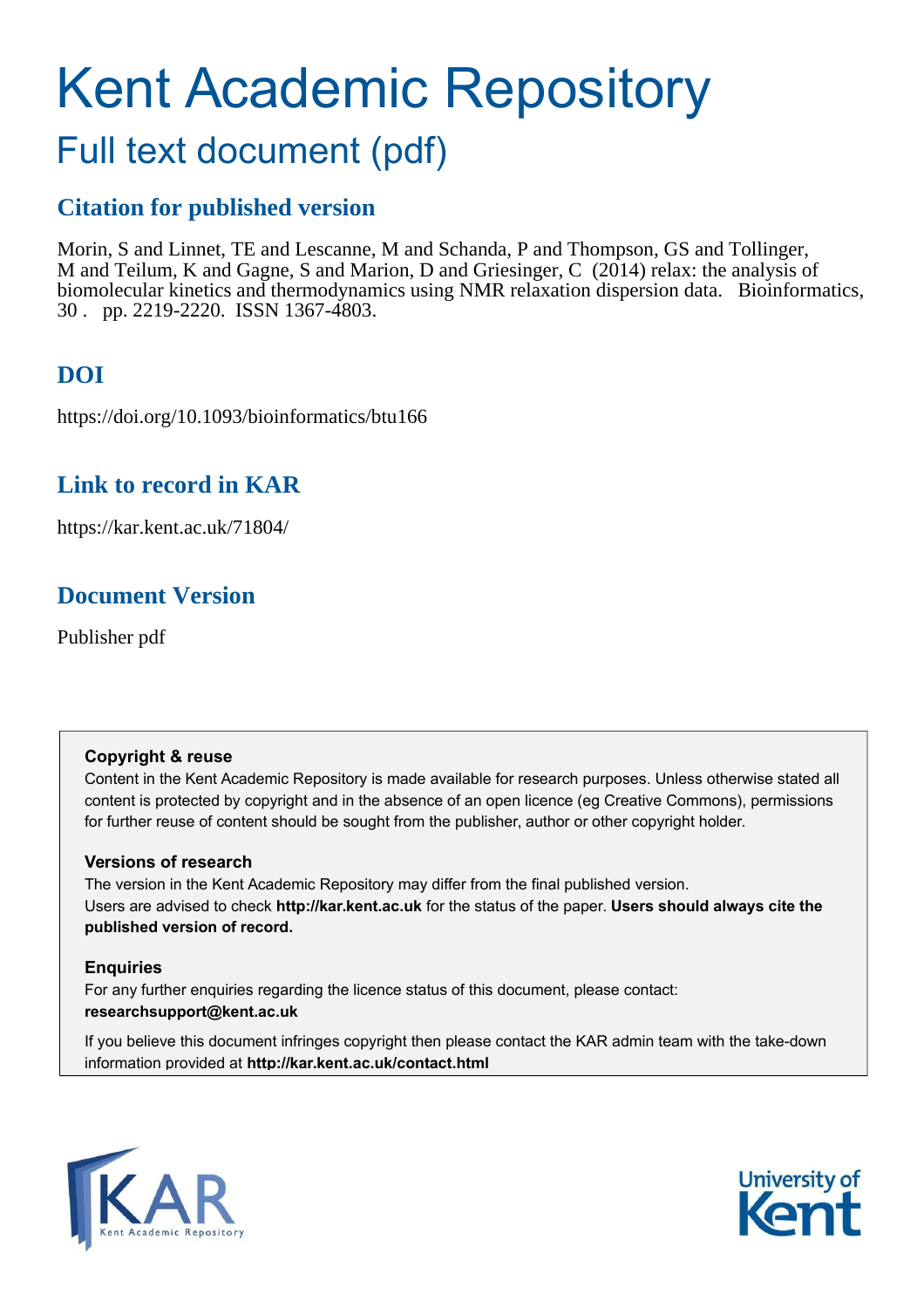<span id="page-1-0"></span>**Structural bioinformatics** Advance Access publication April 9, 2014

## relax: the analysis of biomolecular kinetics and thermodynamics using NMR relaxation dispersion data

Sébastien Morin<sup>1,2</sup>, Troels E. Linnet<sup>3</sup>, Mathilde Lescanne<sup>4</sup>, Paul Schanda<sup>4</sup>, Gary S. Thompson<sup>5</sup>, Martin Tollinger<sup>6</sup>, Kaare Teilum<sup>3</sup>, Stéphane Gagné<sup>1</sup>, Dominique Marion<sup>4</sup>, Christian Griesinger<sup>7</sup>, Martin Blackledge<sup>4</sup> and Edward J. d'Auvergne<sup>4,7,\*</sup> <sup>1</sup>PROTEO, Université Laval, Québec G1V 0A6, Canada, <sup>2</sup>International AIDS Society HQ, CH-1202 Geneva, Switzerland,  ${}^{3}$ Department of Biology, University of Copenhagen, DK-2200 Denmark,  ${}^{4}$ Institut de Biologie Structurale, Grenoble F-38027, France, <sup>5</sup>Astbury Centre for Structural Molecular Biology, University of Leeds, Leeds LS2 9JT, UK, <sup>6</sup>Institute of Organic Chemistry & CMBI, University of Innsbruck, A-6020, Austria and <sup>7</sup>NMR-based Structural Biology, Max Planck Institute for Biophysical Chemistry, D-37077 Göttingen, Germany

Associate Editor: Anna Tramontano

#### ABSTRACT

Nuclear magnetic resonance (NMR) is a powerful tool for observing the motion of biomolecules at the atomic level. One technique, the analysis of relaxation dispersion phenomenon, is highly suited for studying the kinetics and thermodynamics of biological processes. Built on top of the relax computational environment for NMR dynamics is a new dispersion analysis designed to be comprehensive, accurate and easy-to-use. The software supports more models, both numeric and analytic, than current solutions. An automated protocol, available for scripting and driving the graphical user interface (GUI), is designed to simplify the analysis of dispersion data for NMR spectroscopists. Decreases in optimization time are granted by parallelization for running on computer clusters and by skipping an initial grid search by using parameters from one solution as the starting point for another using analytic model results for the numeric models, taking advantage of model nesting, and using averaged non-clustered results for the clustered analysis.

Availability and implementation: The software relax is written in Python with C modules and is released under the GPLv3+ license. Source code and precompiled binaries for all major operating systems are available from [http://www.nmr-relax.com.](http://www.nmr-relax.com)

Contact: [edward@nmr-relax.com](mailto:edward@nmr-relax.com)

Received on December 10, 2013; revised on March 18, 2014; accepted on March 23, 2014

Biological macromolecules are intricate machines, and their functions are closely related to their motions. These motions can be studied experimentally at the atomic level by nuclear magnetic resonance (NMR) spectroscopy. Many important biological processes occur on the  $\mu$ s to ms time scale, and for atoms exchanging between different states, NMR relaxation dispersion can be observed. By studying this exchange process, kinetic and thermodynamic information can be obtained.

For exchanging atoms, their nuclear spin magnetization is described by the Bloch–McConnell equations (McConnell, 1958). Using experimental data, the solution to these equations reveals both populations of the molecular states (thermodynamics)

and rates of exchange between them (kinetics). Though the general solution valid for all motions remains intractable, analytic solutions with restricted motions are available and are frequently used. The equations can also be solved numerically.

Two NMR dispersion methods are used for analysing motions: Single, Zero, Double or Multiple Quantum (SQ, ZQ, DQ, MQ) CPMG (Carr and Purcell, 1954; Meiboom and Gill, 1958); or  $R_{10}$  (Deverell *et al.*, 1970). Combined SQ, ZQ, DQ and MQ data will be labelled as Multiple-MQ (MMQ) data. Various models are used to analyse different data and motions. The simplest one is that of no motion (No Rex). For SQ CPMG-type experiments, analytic models include the original Luz and Meiboom (1963) multiple-site fast exchange models (LM63), the Carver and Richards (1972) and population-skewed Ishima and Torchia (1999) 2-site models for most time scales (CR72, IT99) and the Tollinger et al. (2001) 2-site very slow exchange model (TSMFK01). The CR72 model has been extended by Korzhnev et al. (2004) for MMQ data. For  $R_{10}$ -type data, analytic equations include the Meiboom (1961) 2-site fast exchange model for on-resonance data (M61), extended by Davis et al. (1994) to off-resonance data (DPL94), and the Trott and Palmer (2002) and Miloushev and Palmer (2005) 2-site models for non-fast and all time scales (TP02, MP05). Different numeric solutions (NS) can be designed for SQ or MMQ data.

Diverse software solutions exist for analysing relaxation dispersion data including CPMGFit [\(http://www.palmer.hs.colum](http://www.palmer.hs.columbia.edu/software/cpmgfit.html) [bia.edu/software/cpmgfit.html\)](http://www.palmer.hs.columbia.edu/software/cpmgfit.html), cpmg\_fit (available on request from Dmitry Korzhnev), CATIA (Hansen et al., 2008), NESSY (Bieri and Gooley, 2011), GUARDD (Kleckner and Foster, 2012), ShereKhan (Mazur et al., 2013) and GLOVE (Sugase et al., 2013). The software relax (d'Auvergne and Gooley, 2008) is a platform for studying molecular dynamics using experimental NMR data, and can be used as a numerical computing environment. Herein, support for relaxation dispersion within relax is presented. Distributed as part of relax, this is the most comprehensive dispersion package supporting the greatest number of dispersion models and NMR data types.

The number of dispersion models supported by relax is extensive (Table 1). This allows for detailed comparisons between \*To whom correspondence should be addressed. modern numeric and traditional analytic approaches. Different

 $© The Author 2014. Published by Oxford University Press$ 

This is an Open Access article distributed under the terms of the Creative Commons Attribution License (http://creativecommons.org/licenses/by/3.0/), which permits unrestricted reuse, distribution, and reproduction in any medium, provided the original work is properly cited.